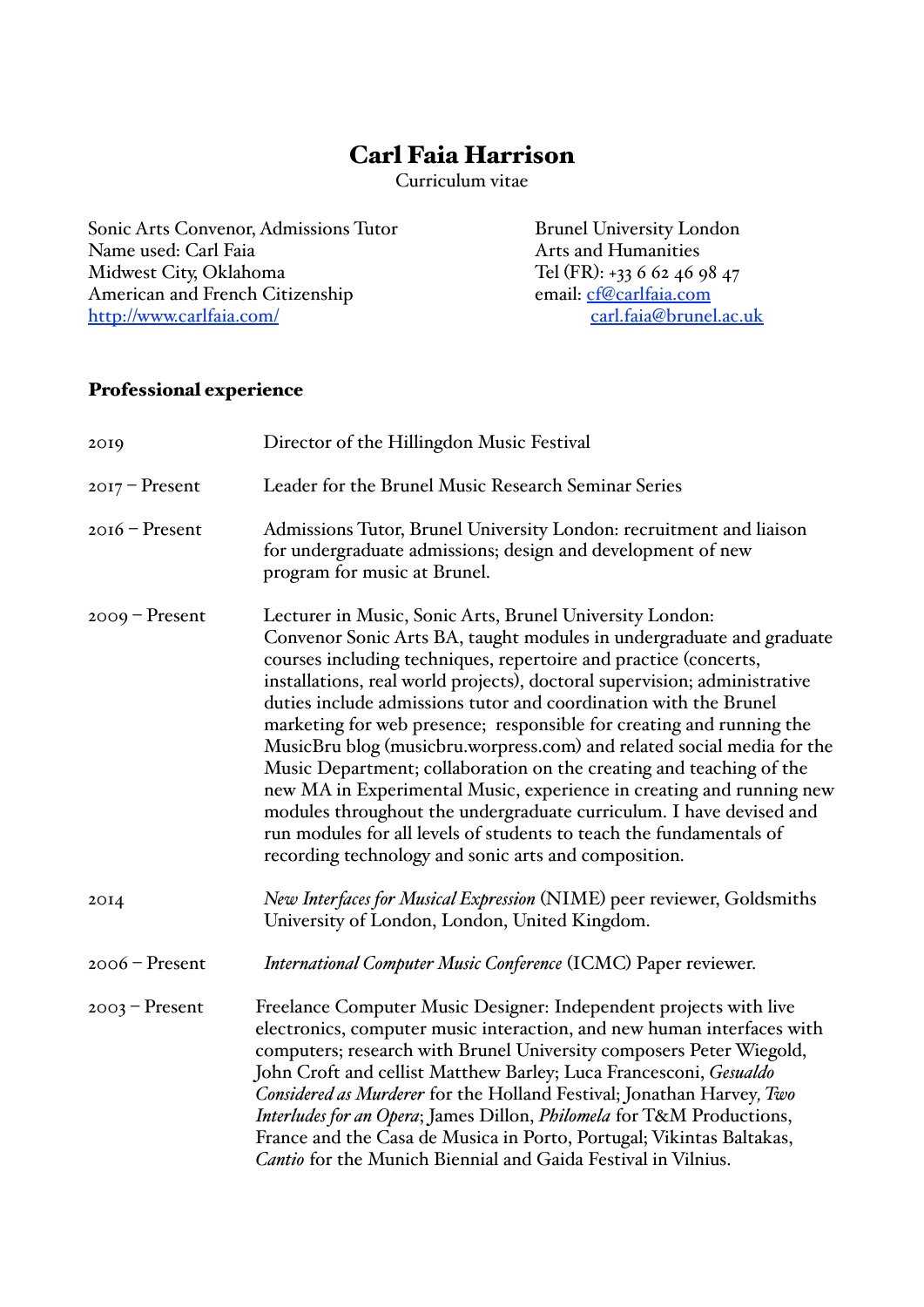| $2003 - 2016$ | Art Zoyd Studios Valenciennes, France: Collaborative productions and<br>residencies with composers/artists including François-Bernard Mâche,<br>Ulrich Krieger, Reinhold Friedl and Zeitkratzer, Ricardo Nova, James<br>Dillon, Garth Knox, Luca Francesconi, Clara Maïda, Carol Robinson and<br>David Hudry, as well as research projects including the development of<br>MaxBrola with the Polytechnique in Mons, Belgium. Responsibilities<br>included running residencies, preparing concerts, grant proposals, and<br>creative input. I arranged music for ensembles, taught a successful course<br>in electroacoustic music composition, in collaboration with André Serre-<br>Milan, and performed with Art Zoyd on several projects. |
|---------------|----------------------------------------------------------------------------------------------------------------------------------------------------------------------------------------------------------------------------------------------------------------------------------------------------------------------------------------------------------------------------------------------------------------------------------------------------------------------------------------------------------------------------------------------------------------------------------------------------------------------------------------------------------------------------------------------------------------------------------------------|
| $2003 - 2006$ | <i>Forum Neues Musiktheatre der Staatsoper Stuttgart, Germany: Music theatre</i><br>and research projects with composers including Hans Thomalla, Jorg<br>Mainka, Hans Tutschku, Lucia Rochetti as well as MaxMSP/Jitter<br>workshops.                                                                                                                                                                                                                                                                                                                                                                                                                                                                                                       |
| $2002 - 2004$ | Cofounder of non-profit associations Lieu and synArt with projects<br>including the development of RMI (Real-time modal Instrument) based<br>on the Modalys code in collaboration with IRCAM.                                                                                                                                                                                                                                                                                                                                                                                                                                                                                                                                                |
| $2000 - 2002$ | Studio Director at CIRM (Centre International de Recherche Musicale,<br>CNCM), Nice, France Productions including J. Harvey, F. Romitelli, E.<br>Campion, F. Baschet. Responsibilities including remodelling the studios<br>with modern equipment, taking care of studio logistics of preparing and<br>running the MANCA festival, buying material, budgeting projects,<br>applying for grants as well as collaborating with composers an teaching<br>workshops.                                                                                                                                                                                                                                                                             |
| $1997 - 1999$ | Development Coordinator for the program Diphone.                                                                                                                                                                                                                                                                                                                                                                                                                                                                                                                                                                                                                                                                                             |
| $1995 - 2000$ | Musical assistant RIM, Computer Music Designer at IRCAM, Paris,<br>Productions including: P. Leroux (first work created using sounds created<br>with IRCAM's Diphone), J. Wood (first work the Ambisonics technique<br>within the IRCAM Spatialisateur), A. Viñao, P. Marcland, D. Cohen, B.<br>Pauset, J. Dillon (first work created using the VBAP technique with the<br>IRCAM Spatialisateur), and the Orchestre Nationale de Jazz; Porting of<br>several pieces to Max/MSP including Tristan Murail (first work played at<br>IRCAM with Max/MSP), L. Nono and K. Stockhausen.                                                                                                                                                            |
| 1995          | Development of MaxAlea, library of externals written in C, for the Max<br>environment.                                                                                                                                                                                                                                                                                                                                                                                                                                                                                                                                                                                                                                                       |
| 1994          | Musical assistant to Harrison BIRTWISTLE on the revised version of<br>the opera GAWAIN.                                                                                                                                                                                                                                                                                                                                                                                                                                                                                                                                                                                                                                                      |
| 1992          | Coordinator and co-founder of <i>Ensemble 2000</i> , Aarhus, Denmark (1992).                                                                                                                                                                                                                                                                                                                                                                                                                                                                                                                                                                                                                                                                 |
| 1991-1993     | Board member of the Young Composers Society, Aarhus, Denmark Co-<br>Artistic Director (Spring 1992).                                                                                                                                                                                                                                                                                                                                                                                                                                                                                                                                                                                                                                         |
| $1990 - 1991$ | Assistant Director of the Biennial Festival of New Music Florida State<br>University.                                                                                                                                                                                                                                                                                                                                                                                                                                                                                                                                                                                                                                                        |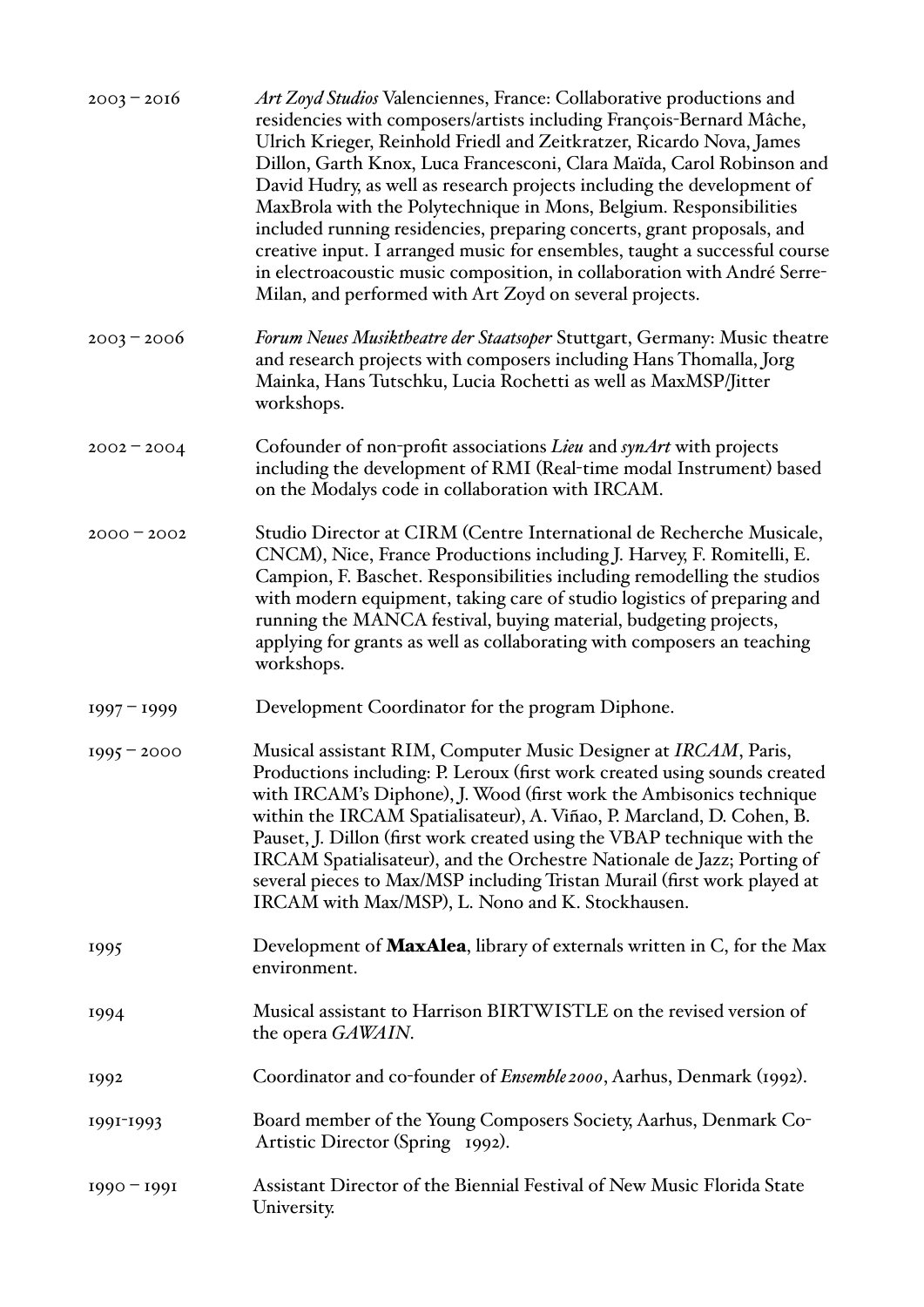| 1989 – 1990 | Assistant Director for the New Music Ensemble of Florida State University.                      |
|-------------|-------------------------------------------------------------------------------------------------|
| 1988 – 1989 | Coordinator for the Composers Concert Series at the University of<br>California, Santa Barbara. |

## University Education and qualifications

| 2016          | PhD Brunel University London<br>Collaborative Computer Music Composition and the Emergence of the Computer<br>Music Designer (http://bura.brunel.ac.uk/handle/2438/11917)            |  |  |  |  |  |
|---------------|--------------------------------------------------------------------------------------------------------------------------------------------------------------------------------------|--|--|--|--|--|
| 20I4          | Fellow of the Higher Education Academy, License PR069035;                                                                                                                            |  |  |  |  |  |
| $1995 - 1996$ | IRCAM Composer Course: advanced studies and research in computer<br>assisted composition, sound synthesis, psychoacoustics, and analysis<br>techniques.                              |  |  |  |  |  |
| 1993          | Centre Acanthes, Avignon, France, master classes in composition, and<br>advanced theory and analysis with Harrison BIRTWISTLE, Klaus<br>HUBER and Gérard GRISEY.                     |  |  |  |  |  |
| 1993          | IRCAM Summer Academy, Paris, France, advanced studies in computer<br>technology and composition with Tristan MURAIL and Philippe<br><b>MANOURY;</b>                                  |  |  |  |  |  |
| 1993          | <i>Ecole Normale de Musique</i> , Paris, France, with Yoshihisa TAIRA;                                                                                                               |  |  |  |  |  |
| $1991 - 1992$ | Royal Academy of Music, Aarhus, Denmark, Advanced Composers Class<br>with Karl Aage RASMUSSEN, Hans ABRAHAMSEN and Per<br>NORGAARD;                                                  |  |  |  |  |  |
| $1989 - 1991$ | Florida State University, Tallahassee, Florida, graduate studies with<br>Ladislav KUBIK;                                                                                             |  |  |  |  |  |
| $1985 - 1989$ | University of California, Santa Barbara (BA in Music/Composition with<br>honours, 1988), composition studies with Peter Racine FRICKER, JoAnn<br>Kuchera-Morin and Edward APPLEBAUM; |  |  |  |  |  |

# Educational Grants and composition prizes

| 1993          | Scholarship Centre Acanthes, Avignon, France;                                                                                                        |
|---------------|------------------------------------------------------------------------------------------------------------------------------------------------------|
| 1992          | Danish Fulbright Commission Grant for Lerchenborg Master classes;                                                                                    |
| 1992          | Danish Composers Society Grant Esbjerg Ensemble Workshop;                                                                                            |
| $1991 - 1992$ | Fulbright Grant for composition at the Royal Academy of Music, Denmark;                                                                              |
| 1990          | Contemporary Recording Society Grant for Songs From a Child's Garden;                                                                                |
| 1989          | Pierre Boulez Festival Fellowship, Los Angeles;                                                                                                      |
| $1988 - 1989$ | Sherrill C. Corwin Prize for excellence in music composition, University<br>of California, Santa Barbara: Orchestral music award for Fingerpainting, |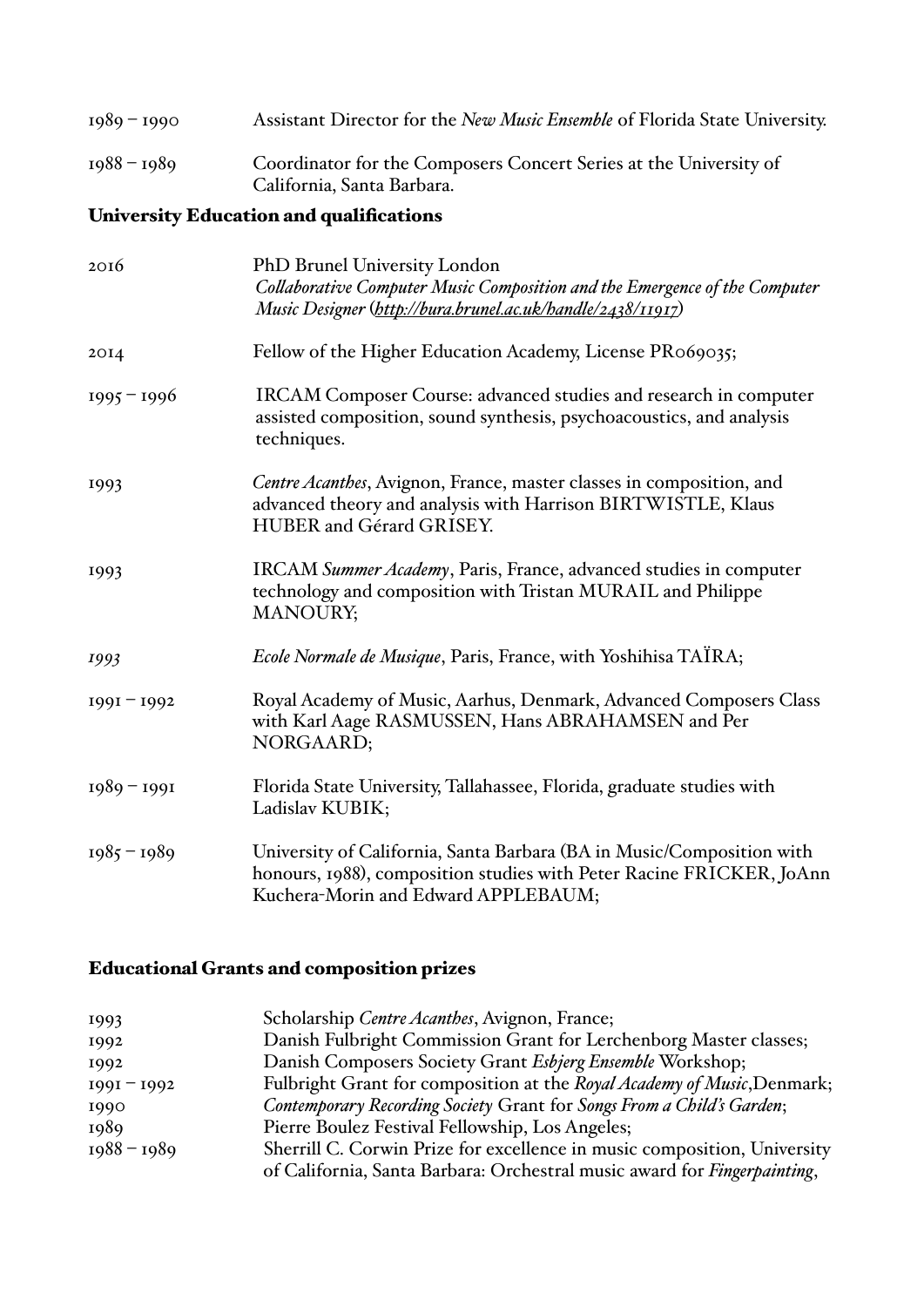| Chamber music award for <i>Across the Night</i> , Vocal music award for <i>Songs</i> |
|--------------------------------------------------------------------------------------|
| From a Child's Garden;                                                               |
| University of California, Santa Barbara Regents Fellowship;                          |
| Music Academy of the West Scholarship;                                               |
| <b>ASCAP Foundation Grants to Young Composers Competition Finalist;</b>              |
| Selection University of California Young Composers Festival;                         |
|                                                                                      |

#### Conferences, seminars, workshops

- 2018 Electroacoustic Music Studies Network 2018 Conference: Electroacoustic Music: Is it still a form of experimental Music? 20-23 June 2018, Florence, Italy
- 2018 Electronica Sonica workshop at the CoMa (Contemporary Music For All) Festival, Shoreditch, London March 4, 2018 http://www.coma.org/whats-on/events/festival/
- 2016 International Guitar Research Centre (IGRC) Conference at Surrey University March 19, 2016: *Mingus: a programme for a new approach to teaching swing: augmented technology and the guitar* ([http://www.surrey.ac.uk/schoolofarts/research/guitar/](http://www.surrey.ac.uk/schoolofarts/research/guitar/)))
- 2016 Music at Brunel Seminar Series, February 24, 2016*, Ondes Martenot: The New Wave,* with Nadia Ratsimandresy
- 2014 Centre for Contemporary Music Practice, Brunel University London, March 10 2014*, Ring modulators, feedback and matrices: Realising Stockhausen for the DigitalAge*
- 2012 JIM 2012 *Computer Music Days* in Mons, Belgium, Conference, presentation of the paper *Kinectic Waves at Art Zoyd Studios* (http://jim.afim-asso.org/jim12/)
- 2011 *MaxMsp Jitter workshops (2011-2014) with the University of Valenciennes in the famework of scenic and instalation coursework*
- 2004 Seminar *Creation in France*: DESS *La France en Perspective*, Lille, France (February 2004);
- 2003 *Creation*; DESS *La France en Perspective*, Lille, France (March 2003)
- 2002 *Assistant Musical ou Producteur ? esquisse d'un nouveau métier*, with M. Poletti and T. Mays, *Journées d'Informatique Musicale*, GMEM, Marseille, France (May 2002)
- 1999 *IRCAM*; DESS *La France en Perspective*, Leyden, Netherlands (November 1999)
- 1996 Presentations, interventions and workshops for the Forum and composers classes at IRCAM (1996-2000)
- 1992 *Focus: New Music, Simplicity/Complexity*, a series of lectures and demonstrations on contemporary music, Aarhus, Denmark (April 1992)
- 1992 *The Contemporary Composer's World in America*, a symposium on the Arts in America, Aarhus, Denmark (March 1992)
- 1991 *Conservative Trends (or You can't Get Here From There)*: CRS Magazine (May 1991).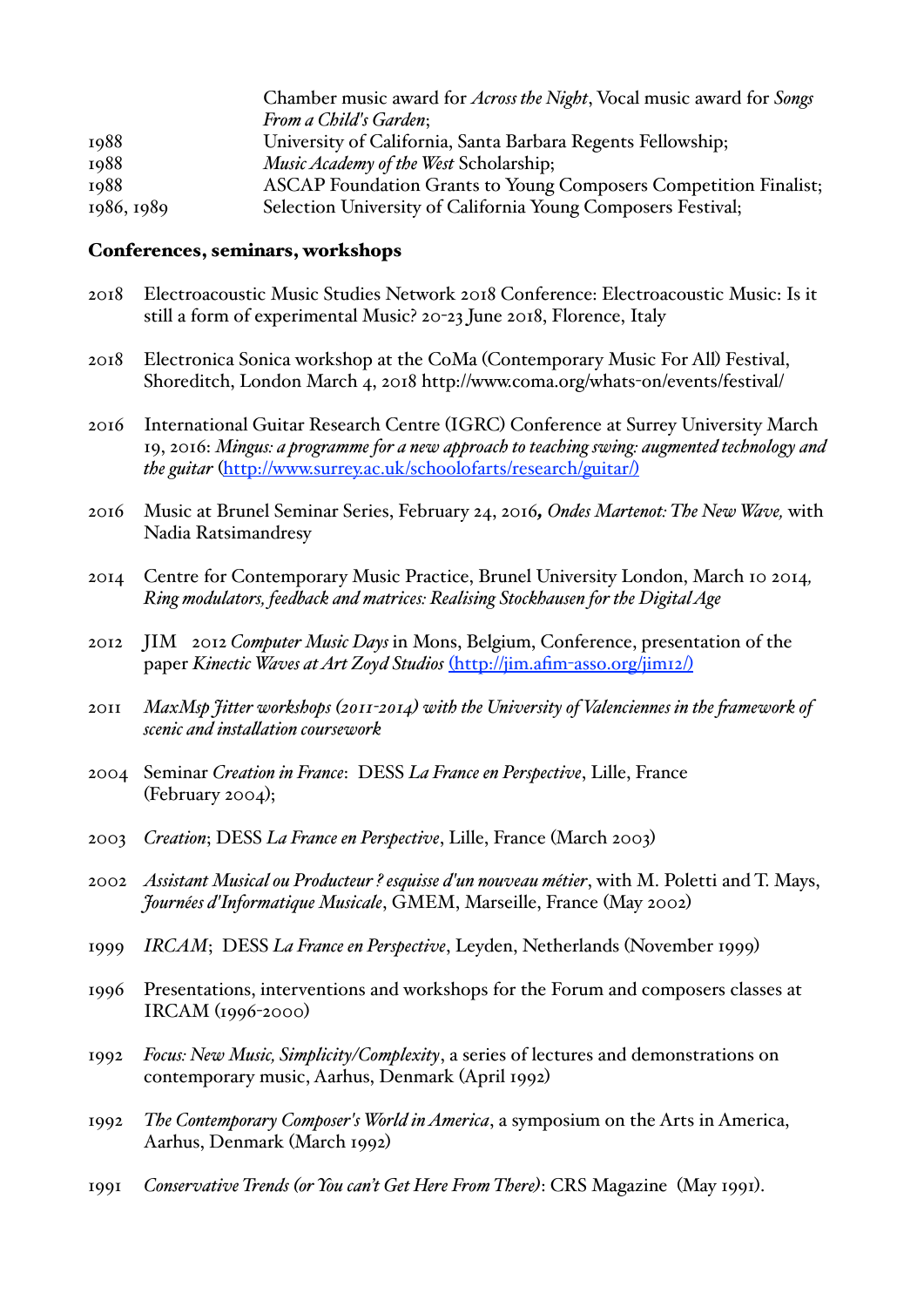1990 *Motivic Unity in the Freely Composed Motets of Josquin Desprez* : paper delivered at the Eighth Annual Theory Forum, Florida State University (April 1990).

## Current and forthcoming projects

- 2018 Residence Césaré Studios, Reims, France, Computer Music Designer, *La risée des augures*, with Patricia Dallio, (March 2018).
- 2016 *Together We Can*, Chelsea Flower Show, interactive sound installation in collaboration with Peter Eustance, the Papworth Trust and Dame Evelyn Glennie with undergraduate students from my sonic arts modules and PhD student Ardeshir Gourtani (January – May 2016; further developments are planned);
- 2016 Forthcoming CD with Stockhausen Nr 19 *Solo* arranged for ondes Martenot and electronics, recorded by Nadia Ratsimendrasy (mid 2017);
- 2016 Commission for ondes Martenot and electronics with a grant from the Diaphonique Foundation, Fall 2016-2018;
- 2015 *Wave Studies: Wake,* for ondes Martenot and electronics; premiered at the *Why Note Festival* in Dijon, France November 24 2015, on tour in 2016 in festivals in Copenhagen, Geneva and France;
- 2016 *Eclats Festival* (January 2017) in Stuttgart and Radio France performances of Clara Maïda's *Web Wave* for ensemble, live electronics and video;
- 2016 Computer Music Designer: Clara Maïda Web Wave for ensemble, live electronics and video, CESARE Studios CNCM, Reims, France;
- 2012 Computer Music Designer, creating the Therpopatch (Max patch) for the new instrument, *Oliotherpe*, with Patricia Dallio, Paris, France (2012 - present).

### Current Research Projects

- 2018 Seminar/Conference/Masterclass *Electronic Horizons: The New Wave* with ondiste, Nadia Ratsimandresy, Brunel University London, November 2018 with funds provided by the Diaphonique foundation
- 2018 PhD preparation for publication (in progress): *Colaborative computer music composition and the emergence of the computer music designer* <http://bura.brunel.ac.uk/handle/2438/11917>
- 2018 Collaboration with Dr Ian Kill, biologist in Life Sciences at Brunel, on a project of sonification of diseased cells in his research. Wellcome Trust bid is being written. PhD student, Ardeshir Gourtani will be using this in his doctoral thesis.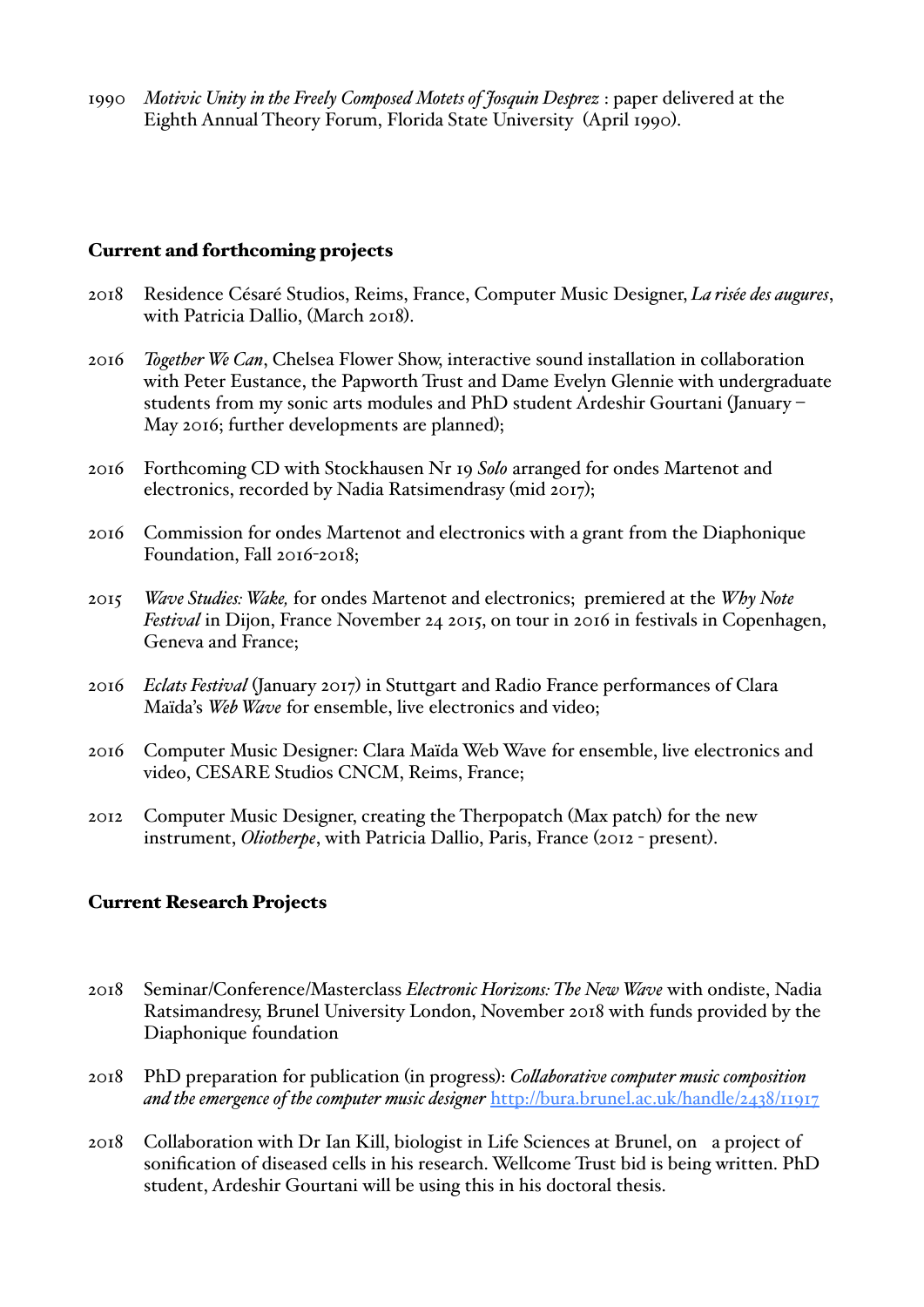2016 Collaboration with Milton Mermikides, Surrey University, on a long-term project centered on the use of technology in pedagogy, performance and creation. First presentation at the International Guitar Research Centre conference in March 2016 with plans to publish a paper after the conference. [http://www.surrey.ac.uk/schoolofarts/](http://www.surrey.ac.uk/schoolofarts/research/guitar/) [research/guitar/](http://www.surrey.ac.uk/schoolofarts/research/guitar/)

## *The Extended Guitar: Integration of the guitar with Max/MSP in pedagogy, performance, analysis and composition*

*This lecture-recital presents some outputs fom an ongoing colaborative project between Faia and Mermikides, both of whom are composers, programmers, educators and guitarists. The project offers a suite of tools to the contemporary creativepractitioner which use digital programming (within the very flexible Max/MSP language) for analysis, pedagogy, performance and composition. The project is founded on a range of research fields and includes tools for tuning accuracy (and microtuning), fetboard knowledge (using Neo-RiemmanianTheory), and compositionaland liveperformance resources (based on for example Arvo Pärt'sTintinabuli technique, Frippertronics, Slonimsky and Schilinger techniques and Eno feedback systems).. However thecentrepiece of the presentation is a uniquely presented visual metronome which offers the player accurate and stylisticaly relevant live feedback, micro-rhythmic analysis, and powerfulpedagogical and creative engagement with the beat, beat group, meter andhypermetric time domains.*

- 2016 Composition *Wave Studies: Wake* for ondes Martenot and electronics premiered at the *Why Note Festival* in Dijon, France, and recently performed at *the Electron Festival* in Geneva in collaboration with the *Junebug Dance Company* of Geneva. This work is being performed at festivals in Copenhagen and Paris with possible presentations in the US and China.
- 2016 Grant funded by the Diaphonique Foundation, Franco-British fund for Contemporary Music, for a future project with John Croft, myself and student composers from Brunel and *Why Note Festival* in Dijon, France (2017-2018).
- 2016 Ongoing project on a new work as Computer Music Designer with French composer Clara Maida at CESARE Studios in Reims, France. Next residency in May/June 2016.
- *2016 L'Olitherpe et la Teneur de l'air*: a documentary realised by Andreas Rathgeb, based on the composer/performer Patricia Dallio and the instrument created for her using, my conception and programming of Max and interactive technologies to create an original and viable musical instrument. We have applied for grants from French cultural programmes to finance the project. Residency in the studios of the Château de Faverolles, France, May/June (2016-2017).

## Digital Media featuring work as Computer Music Designer or Performer

- 2018 *Art Zoyd – Experiences de Vol 10,11,12,13 In-Possible Records – AZ EXP 2018* [4 CD]
- 2015 *The Futurist Manifesto* Thomas Köner (2015), VON 022 DVD [DVD]
- 2012 *Wagner Dream* (2012), Jonathan Harvey, Cyprès CYP5624 [CD]
- 2012 Alejandro Viñao *Chicos Del 21* (2012), In-Possible Records EX09 [CD]
- 2012 Jesper Nordin, *Pendants* (2012), Phono Suecia PSCD 192 [CD]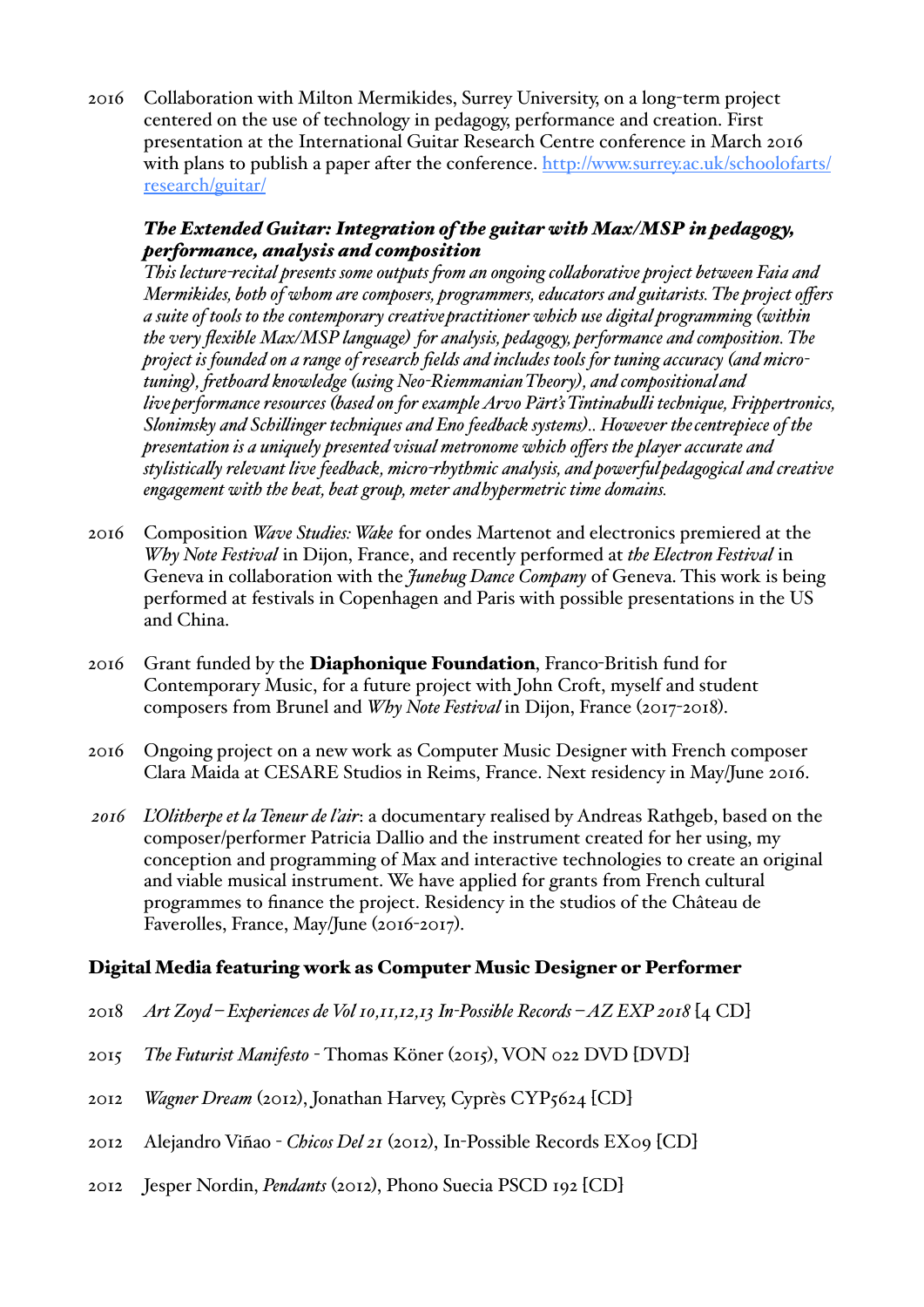- 2012 *Armageddon* Operette Pour Robots (2012) Art Zoyd, In-Possible Records AZ12 [CD]
- 2011 *Eyecatcher/L'homme à la camèra* (2011), In-Possible Records AZ2011 [CD]
- 2011 *Expériences de Vol #8* (2011), Stockhausen, Nordin, Reich, Robinson [CD]
- 2011 *The Summer Cloud's Awakening* (2011), Jonathan Harvey, Hyperion CDA67835 [CD]
- 2009 *Pure Noise, Experiences de Vol #7* (2009), In-Possible Records AZ2010 [CD]
- 2009 *Bilows* (2009) Robinson, C., Plush 13 [CD]
- 2009 *Philomela* (2009), James Dillon, AEON AECD 0985 [CD]
- 2009 *Expériences de Vol #7,* Pure Noise (2009), In-Possible Records AZ2010 OCD/I [CD]
- 2005 *Expériences de Vol #4-5-6* (2005), Dérives Chaotiques, In-Possible Records EXP01 [CD]
- 2004 Philippe Leroux *M* (2004), Nocturne NTCD358 [CD]

#### Recent Performances and Publications

(see Appendix for complete list of collaborative works)

- 2019 *Notating Electronics* in *Musica/Tecnologia*, Firenze University Press, volume VIII (2019)*. https://oajournals.fupress.net/index.php/mt/issue/view/482*
- 2018 *Wave Studies: Ripples*, work for ondes Martenot and live electronics (in progress) premiered by Nadia Ratsimandresy in France, UK, and Denmark, November 2018
- 2016 Nobody Cares If You Listen. (2016) Retrieved from [http://www.carlfaia.com/nobody](http://www.carlfaia.com/nobody-cares)[cares](http://www.carlfaia.com/nobody-cares)
- 2016 Put The Glasses On, (2016). Retrieved from http://www.carlfaia.com/put-the-glasses-on/
- 2016 Colin Riley/Carl Faia, *M2R*, an ongoing multimedia project for instruments, vibrating objects, live electronics and video for Sound Festival in Scotland (9.2016)
- 2015 *Wave Studies: Wake*, work for ondes Martenot and live electronics currently on tour (2016-2018) performed by Nadia Ratsimandresy in France, Switzerland, Sweden and the UK after being premiered at the Why Note Festival in Dijon, France in November 2015
- 2014 Gerard Pape, *Sunset Time*, a new opera for voices, instruments, live electronics and video for performances in Scotland (6.2014) and France ([http://www.artzoyd.net/histoire](http://www.artzoyd.net/histoire-art-zoyd/))-art $zovd/$
- 2013 Gérard Hourbette*, Trois rêves non valides*, a spectacle with Art Zoyd and multiple scenic artists (2012-2013) ([http://www.artzoyd.net/trois](http://www.artzoyd.net/trois-reves/))-reves/)
- 2013 Carol Robinson*, Fond de l'air,* for flute and electronics, ([http://www.crsounds.com/](http://www.crsounds.com/)))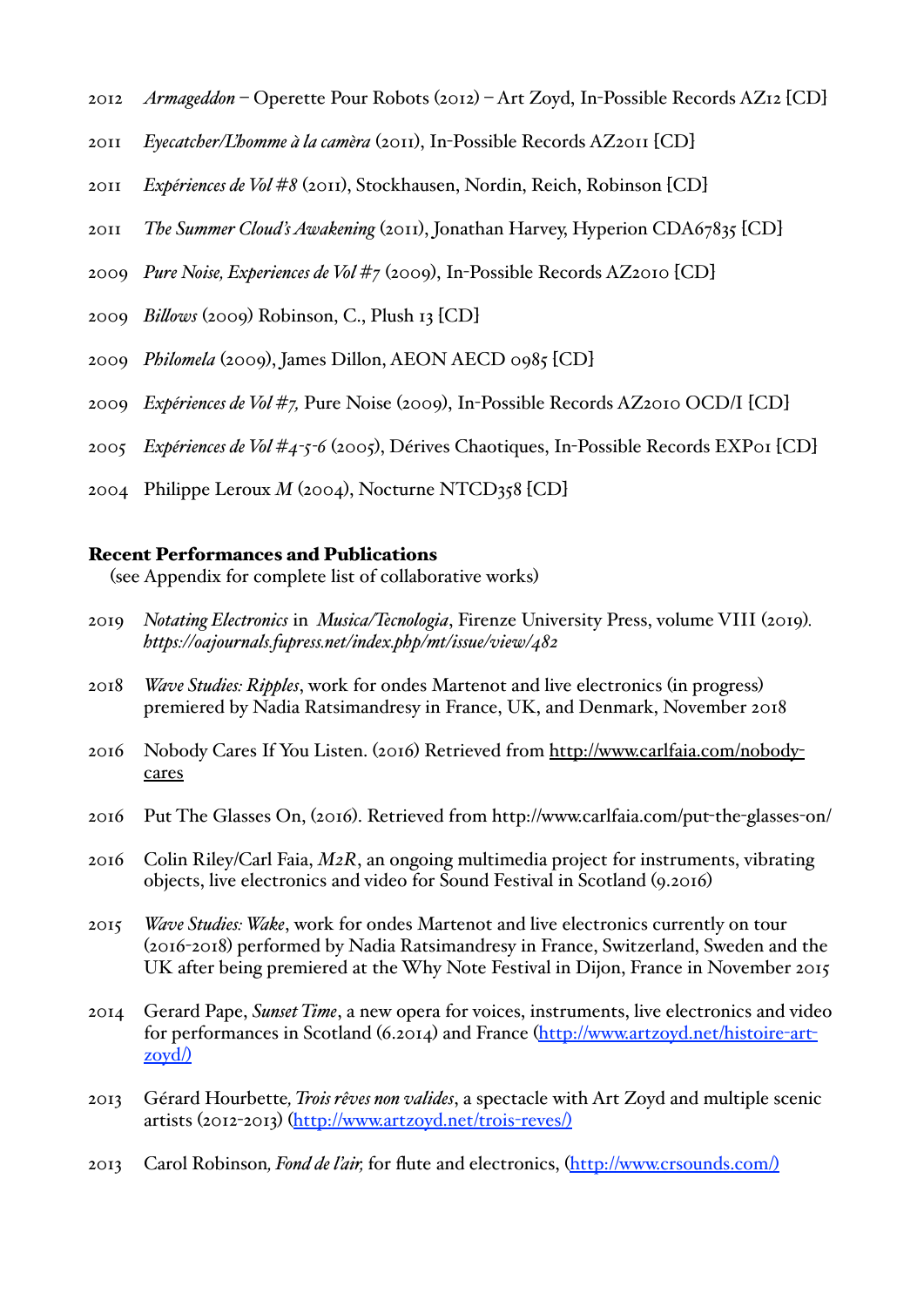- 2012 Laurent Mariusse, *Gongaku*, new work for percussion, Kinect and live electronics *Citisonics* Festival in Mons ([http://citysonic.be/festival2013/artists/laurent](http://citysonic.be/festival2013/artists/laurent-mariusse/))-mariusse/)
- 2012 Nadia Ratsimandresy, a new work for Ondes Martinot and electronics, ([http://](http://www.artzoyd.net/2011/10/nadia-ratsimendresy-carl-faia-en-residence-en-octobre-2011/)) [www.artzoyd.net/2011/10/nadia](http://www.artzoyd.net/2011/10/nadia-ratsimendresy-carl-faia-en-residence-en-octobre-2011/))-ratsimendresy-carl-faia-en-residence-en-octobre-2011/)
- 2012 Concertgebouw Brugge in Belgium, Jonathan Harvey's *The Summer Cloud's Awakening*  with the *Latvian Radio Choir*, ([http://www.radiokoris.lv/index.php?1&19&view=event](http://www.radiokoris.lv/index.php?1&19&view=event-detail&rid=393&monthID=05&dayID=18))[detail&rid=393&monthID=05&dayID=18](http://www.radiokoris.lv/index.php?1&19&view=event-detail&rid=393&monthID=05&dayID=18)))
- 2012 Aldeburgh Festival, Angels in Blythburgh, Jonathan Harvey's *The Summer Cloud's Awakening* with the *Latvian Radio Choir* ([http://www.radiokoris.lv/index.php?](http://www.radiokoris.lv/index.php?1&19&view=event-detail&rid=394&monthID=06&dayID=08)) 1&19&view=event-[detail&rid=394&monthID=06&dayID=08](http://www.radiokoris.lv/index.php?1&19&view=event-detail&rid=394&monthID=06&dayID=08)))
- 2012 Ultraschall Festival Berlin, Vykintas Baltakas, *Cantio* opera with live electronics ([http://](http://www.dradio.de/dkultur/sendungen/ultraschall/1939072/)) [www.dradio.de/dkultur/sendungen/ultraschall/1939072/](http://www.dradio.de/dkultur/sendungen/ultraschall/1939072/)))
- 2012 Diverse Tremblings, Woodend Barn, Aberdeenshire, Scotland, Richard Craig performs *Sisyphus Sleeps* for flute solo ([http://www.richardcraig.net/concerts/](http://www.richardcraig.net/concerts/)))
- 2012 *Malédictions d'une furie* by John Croft a monodrama for voice, ensemble and live electronics based on text by Jean Tardieu, premiered in the Sounds New Festival in May 2012, performing and operating the live electronics and video ([http://johncroft.eu/furie/](http://johncroft.eu/furie/index.html)) [index.html](http://johncroft.eu/furie/index.html)))
- 2011 *The Futurist Manifesto, film by Thomas Köner, live electronics with prepared piano created in 2009 in Utrecht for the Impakt Fesstival and performed in Madrid, Paris and Porto* ([http://](http://thomas.koner.perso.sfr.fr/futuristmanifesto.htm)) [thomas.koner.perso.sfr.fr/futuristmanifesto.htm](http://thomas.koner.perso.sfr.fr/futuristmanifesto.htm)))
- 2011 Elzbieta Sikora, *Happy Valenciennes* for saxophone and live electronics, in collaboration with the Conservatory of Valenciennes, premiered in the *Phenix National Theatre,*  Valenciennes, France [http://www.artzoyd.net/2012/02/elzbieta](http://www.artzoyd.net/2012/02/elzbieta-sikora-en-residence/)-sikora-en-residence/
- 2011 Wilfried Wendling, *Müler Machines* new work of circus, music theatre, dance and live electronics premiered in October in Paris at the *Maison de la poesie* ([http://](http://www.artzoyd.net/2011/09/wilfried-wendling-en-residence-aux-studios-art-zoyd-en-2012/)) [www.artzoyd.net/2011/09/wilfried](http://www.artzoyd.net/2011/09/wilfried-wendling-en-residence-aux-studios-art-zoyd-en-2012/))-wendling-en-residence-aux-studios-art-zoyd-en-2012/)
- 2011 Nadia Ratsimandresy, premier realization for Ondes Martinot and live electronics of *Solo* by Stockhausen performed in the *Citisonics Festival* in Mons, Belgium ([http://](http://www.artzoyd.net/2011/10/nadia-ratsimendresy-carl-faia-en-residence-en-octobre-2011/)) [www.artzoyd.net/2011/10/nadia](http://www.artzoyd.net/2011/10/nadia-ratsimendresy-carl-faia-en-residence-en-octobre-2011/))-ratsimendresy-carl-faia-en-residence-en-octobre-2011/)
- 2011 José-Manuel Lopez Lopez, *VibraZoyd* for vibraphone and live electronics premiered in Paris and performed at the MANTIS Festival in Manchester ([http://www.artzoyd.net/](http://www.artzoyd.net/2011/09/jose-manuel-lopez-lopez-residence-2011-2012/)) [2011/09/jose](http://www.artzoyd.net/2011/09/jose-manuel-lopez-lopez-residence-2011-2012/))-manuel-lopez-lopez-residence-2011-2012/)
- 2011 Jean-Baptiste Barrière, *Crossing a Blind Forest*, a new work for flute, live electronics and video premiered in New York (http://www.artzoyd.net/2011/09/jean-baptiste-barriereen-residence-2011-2012/)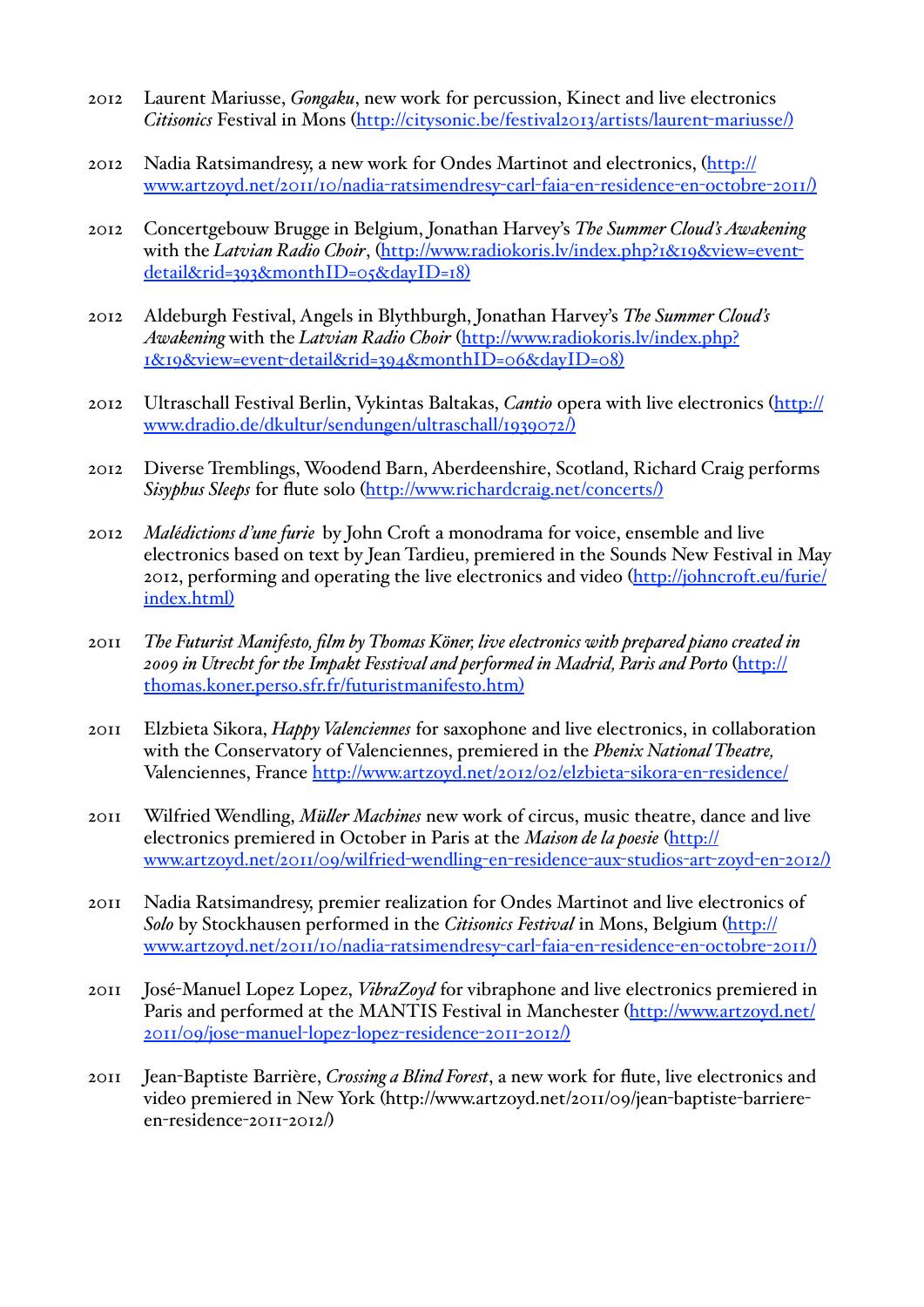#### **Compositions**

- 2018 *Wave Studies: Ripples and Solitons (2018-2019*) ondes Martenot and electronics, commissioned by Why Note Festival, Dijon
- 2015 *Wave Studies: Wake (2015)* ondes Martenot and electronics, commissioned by Art Zoyd Studios.
- 2006 *Certain chemin… (2006)* soprano, DIsklavier and electronics, commissioned by Forum Neues Musiktheatre der Staatsoper Stuttgart
- 2000 *Bombay* (2000), music for documentary, commissioned by *Les Films d'Ici*
- 1999 *What if I just said Stop! (1999)* piano and electronics, commissioned by Guy Livingston
- 1997 *Drif* for string trio (1996-97), commissioned by l'Ensemble SIC
- 1995 *Sisyphus Sleeps* (1995), flute solo, *Antigone* (magazine), Paris, May 1995, published by Éditions Henry Lemoine
- 1994 *Lointains* pour piano (1994), commissioned by Patrick Jovell and the Swedish Collianders Foundation
- 1993 *Preludio al Inferno (1993),* percussion and violoncello
- 1993 *Twilight Stanzas and Dream Tango* (1993), guitar and oboe, commissioned by Erling Møldrup and the Danish Arts Foundation
- 1992 *Sanctuary* (1992), string quartet, for the *Kontra Quartet* (Denmark)
- 1992 *Quiet Voices* (1992), bass solo and choir a cappella, commissioned by the Aarhus Male Chorus and Aage Haugland
- 1992 *Gouache* (1992), guitar solo, commissioned by the Aarhus Young Composers Society for Erling Møldrup
- 1992 *PS (1992),* trumpet solo
- 1991 *The City in the Sea (1991),* soprano, viola and violoncello on texts by Edgar Allan Poe, commissioned by Barbara Ford
- 1991 *An Angry Darkness* (1991), flute, clarinet, violin, violoncello and piano, commissioned by the *New Music Ensemble* of Florida State University
- 1990 *Legion* (1990), piano solo, commissioned by the Festival *Eight Days of Dance* in Tallahassee, Florida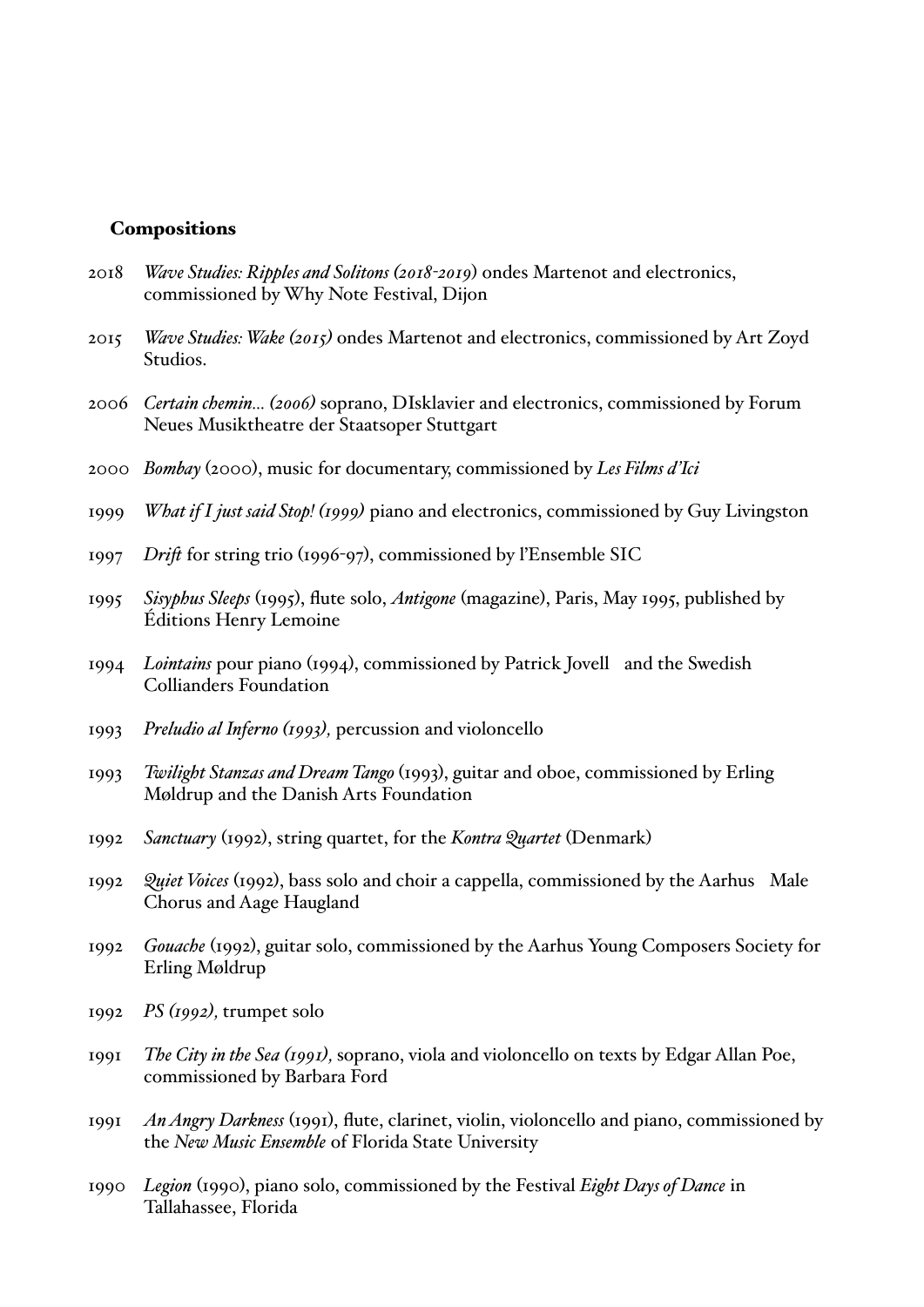- 1989 *Songs From a Child's Garden* (1989), soprano and piano on the texts of Robert Louis Stevenson
- 1989 *Ou quelque chose comme ça* (1989), tape
- 1989 *Prayer to Saint Jude* (1989), choir a cappella, commissioned by the University Choir of Santa Barbara
- 1987 *Across the Night* (1987) clarinet, viola et piano
- 1987 *Fingerpainting* (1987), orchestra
- 1987 *The Sick Rose* (1987), soprano and flute on a text of William Blake
- 1986 *Minim* (1986), two pianos
- 1986 *Prelude* (1986), piano
- 1985 *Adagio* (1985), flute

### Other:

Languages: English, native; French, fluent;

Computer literacy: Mac OS systems, MaxMSP/Jitter, Logic Pro, ProTools, programming languages C and Common LISP, IRCAM Forum programmes (AudioSculpt, Diphone, Modalys, Open Music), Microsoft Office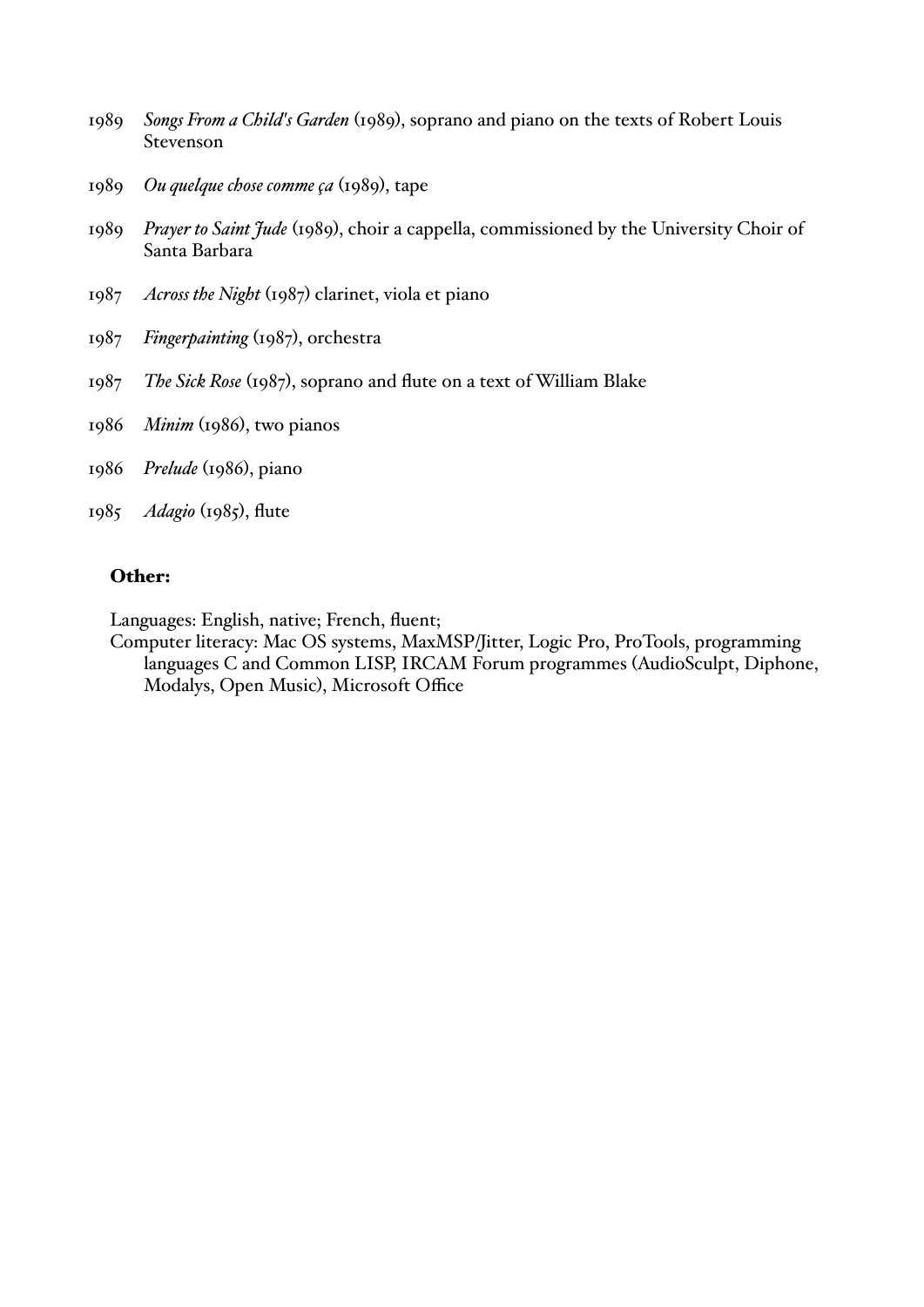## Appendix

Table showing collaborations with composers from 1996 to 2014.

|                 | Collaboration with<br>Composer/Creator | Year<br><b>Start</b> | <b>Project Name</b>                       | Type:<br>$R =$ real-time<br>$S =$ Studio<br>$C =$ combined<br>$P =$ portage | <b>Associated studio</b>   |
|-----------------|----------------------------------------|----------------------|-------------------------------------------|-----------------------------------------------------------------------------|----------------------------|
| $\overline{1}$  | Leroux, P.                             | 1996                 | $\overline{M}$                            | $\overline{\text{C}}$                                                       | <b>IRCAM</b>               |
| $\overline{2}$  | Durieux, F.                            | 1997                 | <b>Devenir</b><br>(1993)                  | $\overline{P}$                                                              | <b>IRCAM</b>               |
| $\overline{3}$  | Wood, J.                               | 1997                 | Mountain<br>Language                      | $\overline{\text{c}}$                                                       | <b>IRCAM</b>               |
| 4               | Cohen, D.                              | 1998                 | Voile                                     | $\overline{\text{c}}$                                                       | <b>IRCAM</b>               |
| 5               | Marcland, P.                           | 1998                 | Le Jour<br>d'avant                        | $\overline{\mathsf{s}}$                                                     | <b>IRCAM</b>               |
| 6               | Dillon, J.                             | 1999                 | La Coupure                                | $\overline{\text{c}}$                                                       | <b>IRCAM</b>               |
| $\overline{7}$  | Levallet, D.                           | 1999                 | Carmi-1                                   | $\overline{\text{c}}$                                                       | <b>IRCAM (ONJ)</b>         |
| $\overline{8}$  | Nono, L.                               | 1999                 | A Pierre<br>(1985)                        | $\overline{\mathsf{P}}$                                                     | <b>IRCAM</b>               |
| 9               | Pauset, B.                             | 1999                 | A, Passion<br>profane                     | $\overline{\mathsf{C}}$                                                     | <b>IRCAM</b>               |
| 10              | Stockhausen, K.                        | 1999                 | Solo (1965)                               | $\overline{\text{c}}$                                                       | <b>IRCAM</b>               |
| $\overline{11}$ | Viñao, A.                              | 1999                 | <b>Epitafios</b>                          | $\overline{\text{c}}$                                                       | <b>IRCAM</b>               |
| $\overline{12}$ | Harvey, J.                             | 2001                 | <b>The Summer</b><br>Cloud's<br>Awakening | $\overline{\text{c}}$                                                       | CIRM, Nice                 |
| $\overline{13}$ | Romitelli, F.                          | 2001                 | <b>Amok Koma</b>                          | $\overline{\text{c}}$                                                       | CIRM, Nice                 |
| $\overline{14}$ | Verrando, G.                           | 2001                 | Work in<br>progress                       | $\overline{\mathsf{s}}$                                                     | CIRM, Nice<br>(unfinished) |
| $\overline{15}$ | Baschet, F.                            | 2002                 | Filastrocca                               | $\overline{\text{C}}$                                                       | CIRM, Nice                 |
| $\overline{16}$ | Campion, E.                            | 2002                 | M <sub>e</sub>                            | $\overline{\text{c}}$                                                       | CIRM, Nice                 |
| $\overline{17}$ | Nova, R.                               | 2003                 | Eleven                                    | $\overline{\text{c}}$                                                       | Art Zoyd                   |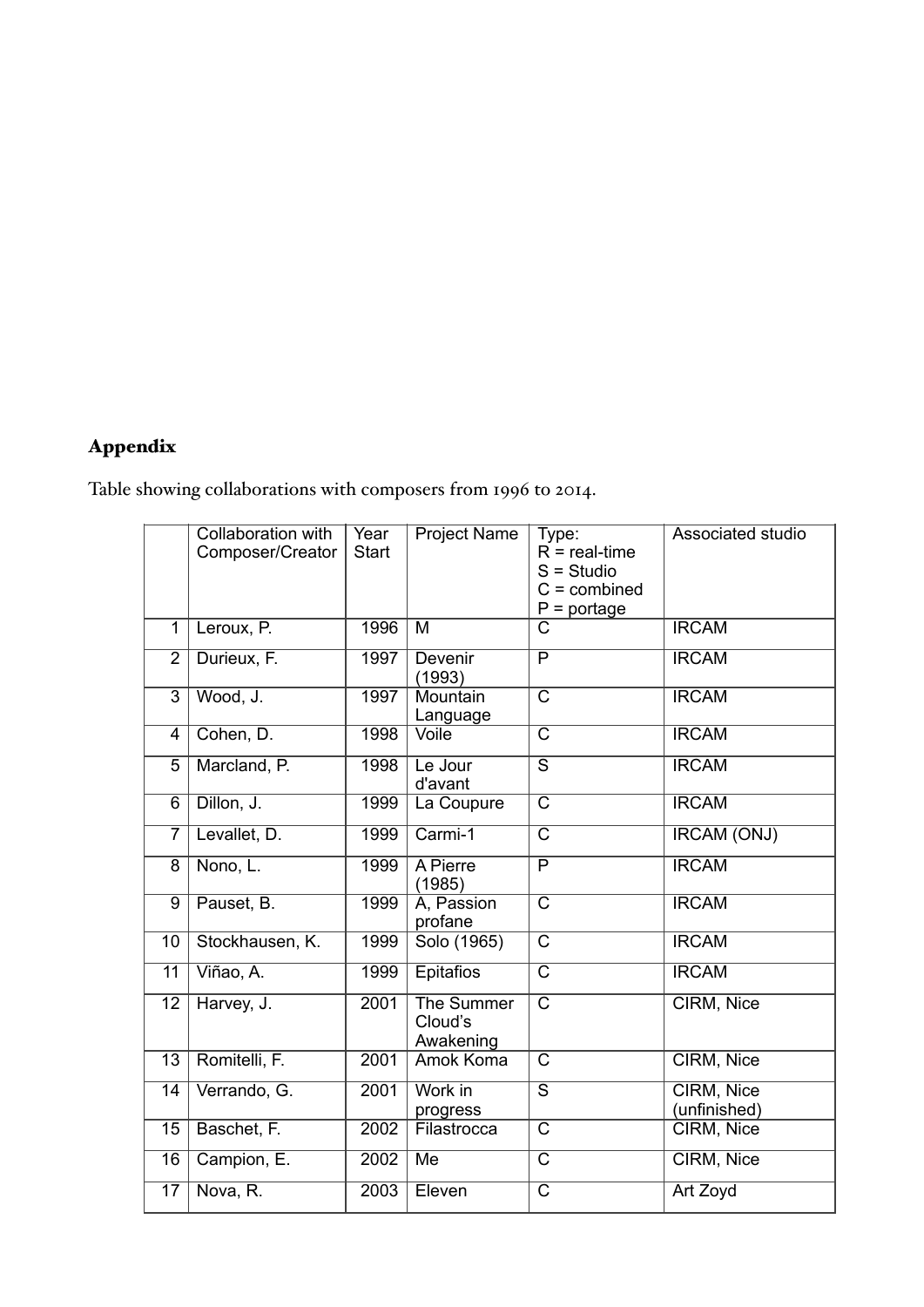| 18              | Ronchetti, L.   | 2003              | <b>Last Desire</b>                                         | С                       | FNM, Stuttgart                                              |
|-----------------|-----------------|-------------------|------------------------------------------------------------|-------------------------|-------------------------------------------------------------|
| $\overline{19}$ | Serre-Milan, A. | 2003              | De Rerum<br>Natura                                         | $\overline{\mathsf{s}}$ | Art Zoyd                                                    |
| 20              | Baltakas, V.    | 2004              | Cantio                                                     | $\overline{\text{c}}$   | <b>Munich Biennial</b>                                      |
| $\overline{21}$ | Dillon, J.      | 2004              | Philomela                                                  | $\overline{\text{C}}$   | Freelance T&M<br>(also video)                               |
| 22              | Francesconi, L. | 2004              | Gesualdo                                                   | $\overline{\text{C}}$   | <b>Holland Festival</b>                                     |
| $\overline{23}$ | Harvey, J.      | $\overline{2004}$ | Two<br>Interludes for<br>an opera                          | $\overline{\text{c}}$   | Freelance                                                   |
| $\overline{24}$ | Mainka, J.      | 2004              | Voyeur                                                     | $\overline{\text{C}}$   | FNM, Stuttgart                                              |
| 25              | Phil Von        | 2005              | Compass                                                    | $\overline{\mathsf{C}}$ | Art Zoyd                                                    |
| 26              | Tutschku, H.    | 2005              | Die Suesse<br>unserer<br>traurigen<br>Kindheit             | $\overline{\text{c}}$   | FNM, Stuttgart                                              |
| 27              | Croft, J.       | 2006              | Sonata                                                     | $\overline{\mathsf{s}}$ | Freelance                                                   |
| 28              | Thomalla, H.    | 2006              | <b>FREMD</b>                                               | $\overline{\text{c}}$   | FNM, Stuttgart                                              |
| 29              | Todoroff, T.    | 2006              | Reminiscenc<br>es                                          | $\overline{\mathsf{C}}$ | Art Zoyd                                                    |
| $\overline{30}$ | Wiegold, P.     | 2006              | The Burden'd<br>Air                                        | $\overline{\text{c}}$   | Freelance                                                   |
| $\overline{31}$ | Wishart, S.     | 2006              | Quartet<br>Project                                         | $\overline{\mathsf{s}}$ | Freelance                                                   |
| $\overline{32}$ | Dailleau, L.    | 2007              | EyeCatcher                                                 | $\overline{\mathsf{s}}$ | Art Zoyd                                                    |
| $\overline{33}$ | Dallio, P.      | 2007              | Le parvis des<br>ondes                                     | $\overline{\text{c}}$   | Art Zoyd                                                    |
| 34              | Friedl, R.      | 2007              | Feedbag                                                    | $\overline{\mathsf{C}}$ | Why Note/Art Zoyd                                           |
| 35              | Kreiger, U.     | 2007              | Performance<br>Patch                                       | $\overline{\mathsf{s}}$ | Art Zoyd                                                    |
| $\overline{36}$ | Toeplitz, K.    | 2007              | Eau Blanche                                                | $\overline{\mathsf{s}}$ | Art Zoyd                                                    |
| 37              | Knox, G.        | 2008              | Beowulf, Part<br>1                                         | $\overline{\mathsf{C}}$ | Art Zoyd                                                    |
| $\overline{38}$ | Cifuentez, M.   | 2009              | <b>Mue</b>                                                 | $\overline{\mathsf{s}}$ | Art Zoyd                                                    |
| 39              | Dubois, K.      | 2009              | <b>Traversées</b>                                          | $\overline{\mathsf{s}}$ | Art Zoyd                                                    |
| 40              | Nordin, J.      | 2009              | Pendants                                                   | $\overline{\text{C}}$   | Art Zoyd                                                    |
| 41              | Bertocchi, S.   | 2010              | Stockhausen/<br>Reich                                      | $\overline{s}$          | Art Zoyd                                                    |
| 42              | Dallio, P.      | 2010              | Stabat mater<br>furiosa                                    | $\overline{\text{c}}$   | Freelance                                                   |
| 43              | Dillon, J.      | 2010              | <b>Nine Rivers</b>                                         | $\overline{\mathsf{P}}$ | <b>BBC Freelance/</b><br>various pieces with<br>electronics |
| 44              | O'Malley, S.    | 2010              | This Is How<br>You Will<br>Disappear -<br>Gisèle<br>Vienne | $\overline{\mathsf{s}}$ | Art Zoyd                                                    |
| 45              | Robinson, C.    | 2010              | Laima                                                      | C                       | Art Zoyd                                                    |
| 46              | Viñao, A.       | 2010              | Chicos 21                                                  | $\overline{\mathsf{s}}$ | Art Zoyd                                                    |